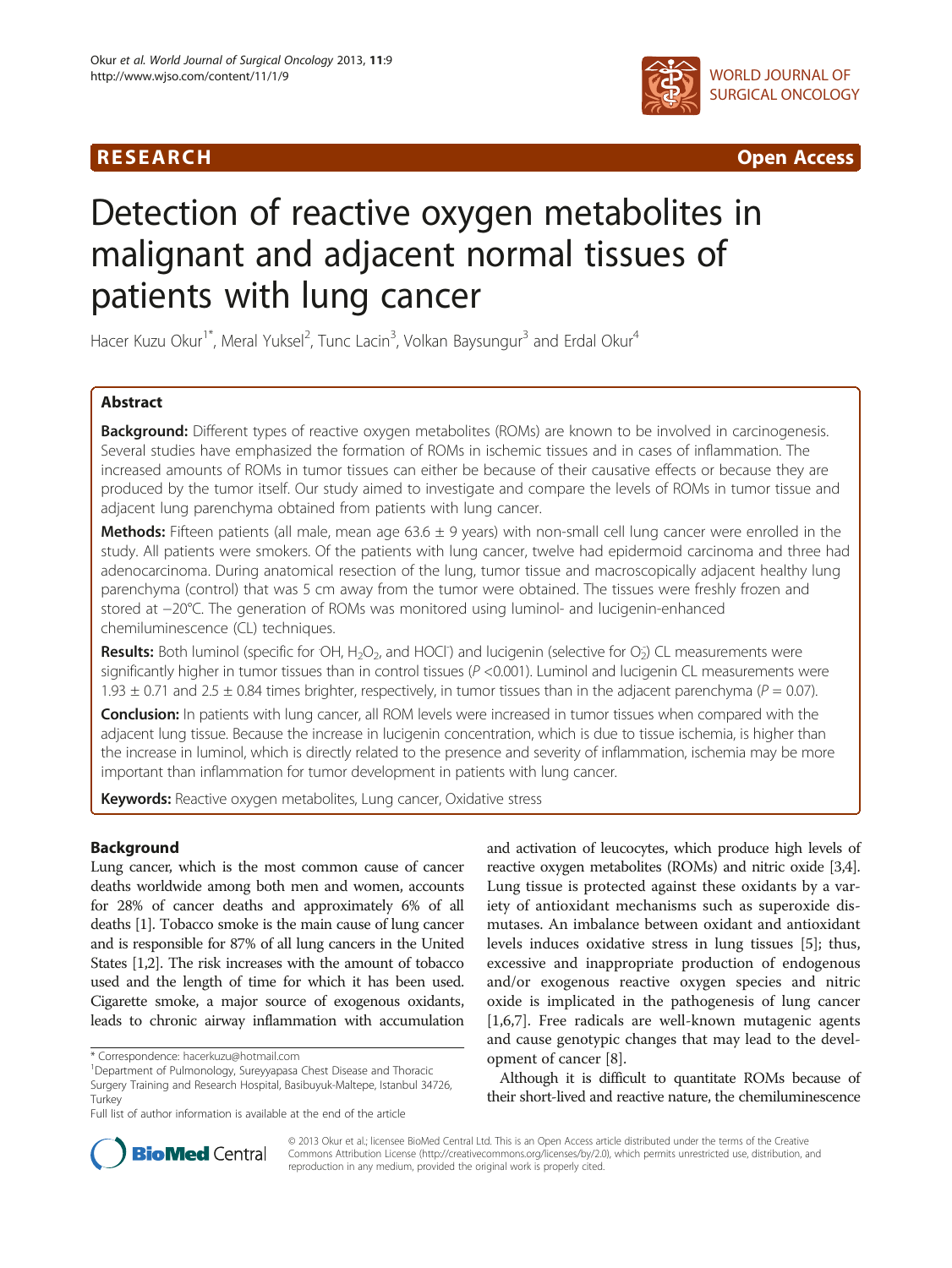(CL) method used in the present study is a simple and reproducible technique. The two CL probes, luminol and lucigenin, differ in their selectivity. Lucigenin is particularly sensitive to the superoxide radical  $(O_2)$ , whereas luminol detects hydrogen peroxide  $(H_2O_2)$ , hydroxyl radicals (OH), hypochlorite (ClO<sup>-</sup>), peroxynitrite (ONOO<sup>-</sup>), and lipid peroxyl radicals [\[9](#page-3-0)].

Detection of high levels of ROMs, which are known to be increased by ischemia or inflammation, in tumor tissues may be attributable either to their role in the etiology of cancer or to the presence of the tumor itself. The present study was designed to explore the intensity of oxidative stress in patients with lung cancer by assessing the generation of ROMs in tumor and normal lung parenchyma and comparing the levels of metabolites in both tissues.

# **Methods**

# Patients

Fifteen consecutive patients with non-small cell lung carcinoma who were operated on in our clinic were included in the study. All patients were smokers and had no preoperative neoadjuvant treatment and no previous history of carcinoma of any type. Patients with tumors less than 2 cm in size or endobronchial tumors were not included because obtaining a 1-cm sample from such a small tumor might disturb the pathological examination. After routine preoperative evaluation and staging, the patients underwent anatomical lung resection (either lobectomy or pneumonectomy) together with mediastinal lymph node dissection. Informed consent of the patients and approval of the ethics committee of Marmara University Medical School were obtained.

# Experimental design

Immediately after completion of lung resection and removal of the surgical specimen, two tissue samples were obtained from each patient: the first sample was obtained from the lung tumor and the second was obtained from adjacent lung parenchyma (for the control group) at least 5 cm away from the gross margin of the lung tumor. The tissues were then washed with saline (0.9% NaCl) to remove blood, freshly frozen, and stored at −20°C until they were examined.

# Chemiluminescence measurement

To assess the role of ROMs in this study, CL derived from luminol and lucigenin was measured as an indicator of radical formation. CL measurements are based on light emission with specific enhancers such as luminol, lucigenin, luciferase, and horseradish peroxidase. The benefits of this method include rapidity, ultrasensitive detection limits, and broad applicability. In clinical research, the sensitivity of this method has led to its use in

a wide range of applications, especially those that involve monitoring of reactive oxygen species [\[10](#page-3-0)].

In our experiment, tissues were thawed and washed with saline. Luminescence of the tissue samples was recorded at room temperature using a Junior LB 9509 luminometer (EG&G Berthold, Bad Wildbad, Germany) in the presence of enhancers. Tissue specimens were cut into two pieces and placed into tubes containing PBS-HEPES buffer (0.5 mol/L phosphate buffered saline containing 20 mmol/L HEPES, pH 7.2). ROMs were quantitated after addition of the enhancer (lucigenin or luminol) to a final concentration of 0.2 mmol/L. After the measurements were made, the tissues were removed from the tubes, dried on filter papers, and weighed. All chemiluminometric counts were obtained at 1-min intervals for 5 min, and the results were expressed as areas under the curve (AUCs) of relative light units (rlu) for 5 min per mg of tissue [\[9\]](#page-3-0). The calculation was based on the integration of the curve using the trapezoidal rule (a linear approximation).

# Statistical analysis

The various degrees of oxidative stress in different types of lung tumors, including epidermoid carcinoma and adenocarcinoma, and adjacent lung tissues were statistically analyzed. All data are expressed as means ± SEM. Groups of data were compared using a paired  $t$  test. The results were considered significant when the  $P$  value was less than 0.05. Calculations were performed using GraphPad Prism 3.0 (GraphPad Software, San Diego, CA, USA).

# Results and discussion

We examined a total of 15 patients, all of whom were male with a mean age of  $63.6 \pm 9$  years (range 48 to 74 years). Patients' characteristics are summarized in Table [1](#page-2-0).

In all patients, the lucigenin and luminol CL values were higher in cancerous lung tissues than in adjacent lung tissues. The luminol CL level in tumor tissues was significantly higher than that in control tissues  $(4.32 \pm 0.38 \text{ r/u})$ mg tissue vs. 2.26  $\pm$  0.22 rlu/mg tissue, P <0.001) (Figure [1a](#page-2-0)). Similarly, the lucigenin CL level showed a marked increase in the tumor tissues as compared to control tissues (4.49  $\pm$  0.44 rlu/mg tissue vs. 1.91  $\pm$  0.12 rlu/mg tissue,  $P \leq 0.001$ ) (Figure [1b](#page-2-0)).

In this study, we investigated the role of oxidative stress in lung cancer. We demonstrated that ROM levels, as measured by the CL method, were significantly higher in the cancerous tissues of lung cancer patients than in control tissues obtained from the same patients.

The antitumor defense mechanisms of the body result in continuous oxidative stress and inflammatory responses, which contribute to the various types of oxidative damage observed in lung cancer [[11](#page-3-0)]. It may be hypothesized that chronic injury to the epithelium caused by the production of ROMs may lead to lung cancer. Free radicals that play a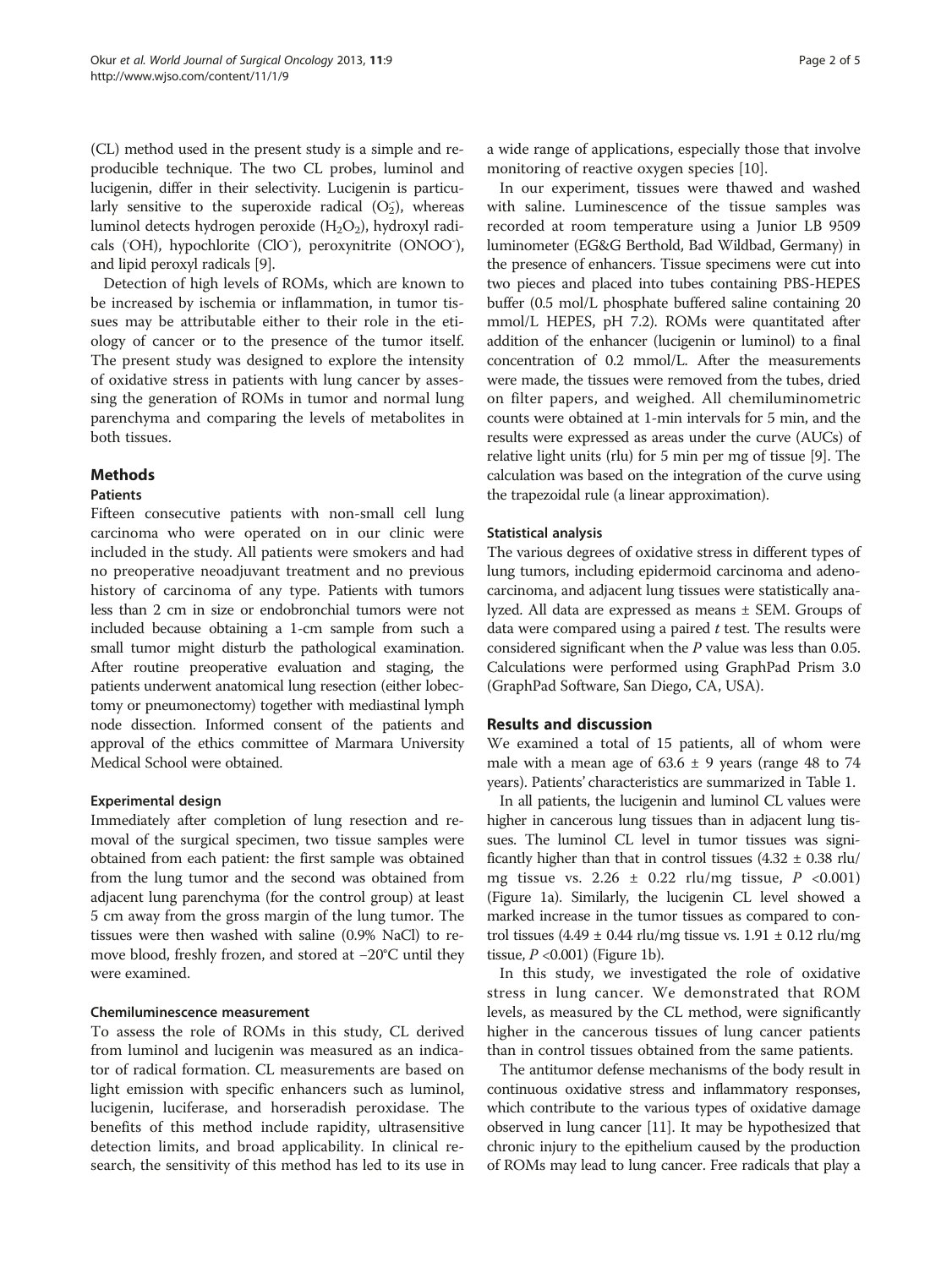<span id="page-2-0"></span>Table 1 Characteristics of patients

|    | Age (years) | Locations | <b>TNM</b>  | Histological type |
|----|-------------|-----------|-------------|-------------------|
| 1  | 59          | RUL       | $T_2N_0M_0$ | Adeno ca          |
| 2  | 73          | RUL       | $T_1N_1M_0$ | Epid ca           |
| 3  | 71          | LLL       | $T_1N_1M_0$ | Epid ca           |
| 4  | 65          | RUL       | $T_1N_0M_0$ | Epid ca           |
| 5  | 58          | RUL       | $T_1N_1M_0$ | Epid ca           |
| 6  | 65          | RUL       | $T_2N_1M_0$ | Adeno ca          |
| 7  | 60          | RLL       | $T_1N_1M_0$ | Epid ca           |
| 8  | 74          | RML       | $T_2N_0M_0$ | Epid ca           |
| 9  | 49          | LLL       | $T_2N_1M_0$ | Adeno ca          |
| 10 | 72          | LLL       | $T_1N_1M_0$ | Epid ca           |
| 11 | 78          | LUL       | $T_2N_0M_0$ | Epid ca           |
| 12 | 53          | LLL       | $T_2N_0M_0$ | Epid ca           |
| 13 | 67          | LUL       | $T_2N_1M_0$ | Epid ca           |
| 14 | 62          | RUL       | $T_2N_0M_0$ | Epid ca           |
| 15 | 48          | LLL       | $T_1N_1M_0$ | Epid ca           |

Adeno ca, adeno carcinoma; Epid ca, epidermoid carcinoma; LLL, left lower lobe; LUL, left upper lobe; RLL, right lower lobe; RML, right medial lobe; RUL, right upper lobe; TNM, tumor, node, metastasis (classification system).

role in carcinogenesis may originate from cigarette smoke, air pollution, or activated phagocytes, the latter of which are a consequence of chronic inflammatory diseases [\[12](#page-3-0)].

In a report that examined lipid peroxidation in whole blood samples obtained from patients with lung cancer, the authors reported that the level of malondialdehyde (MDA, a lipid peroxidation product) in patients with early-stage (stage I and II) lung cancer was not significantly altered compared to the control group [[7](#page-3-0)]. However, in patients with advanced-stage lung cancer, the MDA level was significantly higher. Additionally, the level of whole blood glutathione (an intracellular antioxidant) was decreased in patients with both early- and advancedstage lung cancer. In another study, the ROM levels in serum samples from patients with small cell carcinoma, adenocarcinoma, and epidermoid carcinoma were higher than the levels detected in control subjects [[13](#page-3-0)]. Zieba et al. reported that lipid peroxidation was higher in cancerous tissue samples than in normal lung parenchyma and demonstrated that thiobarbituric acid-reactive substances, which are markers of lipid peroxidation, were positively correlated with both clinical stage and spontaneous generation of  $H_2O_2$  in tumor tissue [\[4\]](#page-3-0).

In our study, luminol-enhanced CL measurements were significantly higher in tumor specimens than in adjacent pulmonary parenchyma tissues. Our method, which is based on the measurement of spontaneously released ROMs, is also capable of measuring  $H_2O_2$  and another substances such as hydroxyl radicals (OH), hypochlorite ions (ClO- ), peroxynitrite ions (ONOO-), and lipid peroxyl radicals. Our results show that  $H_2O_2$  and other compounds



are released from lung tumor specimens. In an animal study, rats were exposed to cigarette smoke, and the luminol-enhanced CL technique was used to measure ROMs in lung and laryngeal tissues [\[14\]](#page-3-0). The results indicated that cigarette smoking increased luminol-enhanced CL measurements, and vitamin E decreased ROM release significantly.  $H_2O_2$  can be converted to OH in the presence of metal ions via the Fenton reaction or by neutrophil infiltration; alternatively, it can be converted to HOCl- in the presence of chloride ions via the myeloperoxidase enzyme. In our study, luminol-enhanced CL amplification can also be used to measure 'OH and HOCl'. HOCl' is usually produced by polymorphonuclear leukocytes at an inflammation site. In a group of patients with non-small cell lung cancer, myeloperoxidase activity was lower and glutathione levels were higher in patients with malignant disease [\[15](#page-3-0)]. Reports of increased inflammatory markers and C-reactive protein [\[16](#page-3-0)] as well as an acute phase response in cancer patients indicate that both systemic and local (that is, at the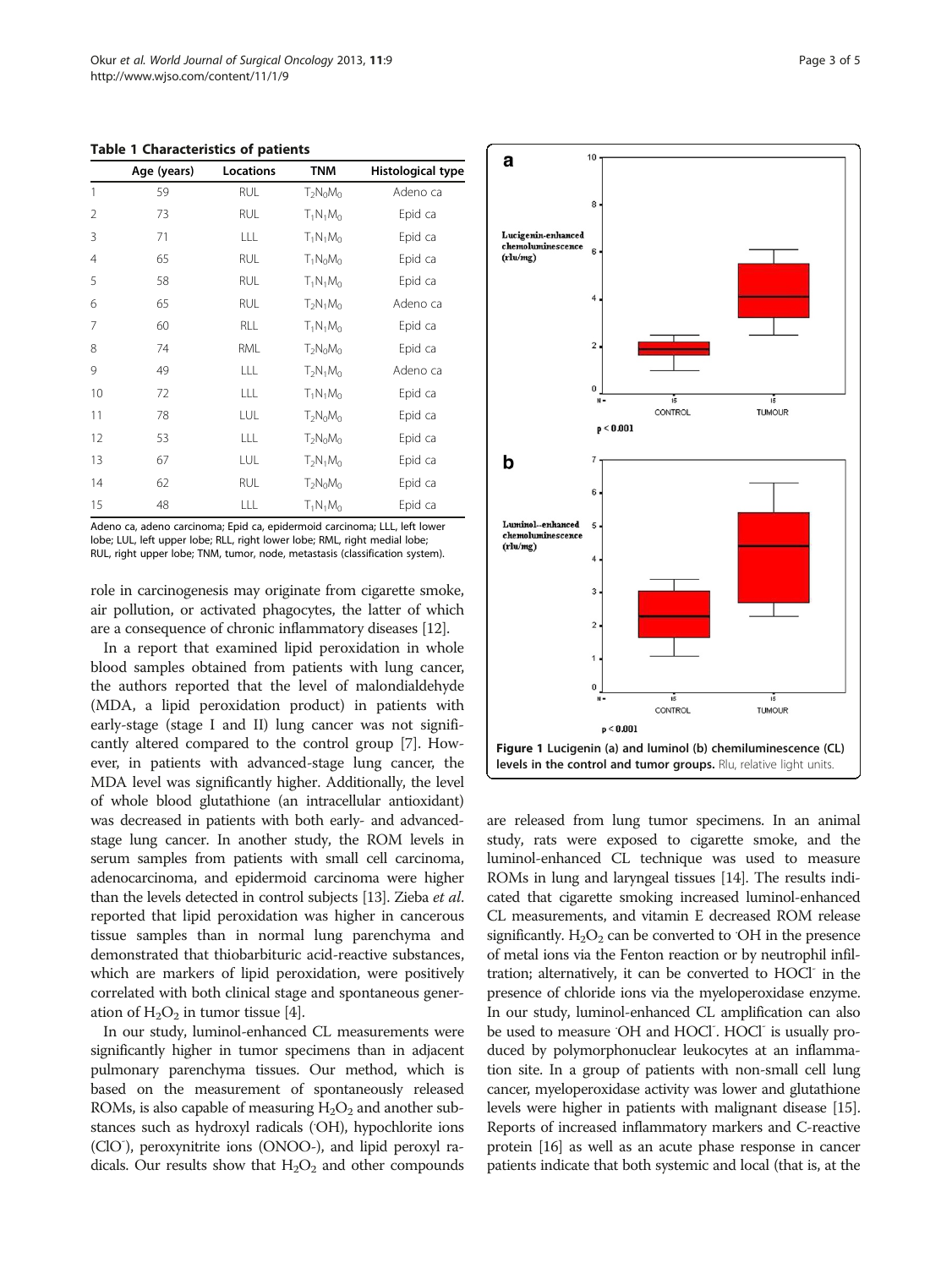<span id="page-3-0"></span>tumor site) inflammatory reactions are closely associated with the presence of a tumor [4]. In addition, some studies indicate that the tumor tissue itself could be the source of ROMs and lipid peroxidation products [17].

Ischemia is the major cause of superoxide generation in cancer tissues. Ischemia leads to glucose and adenosine triphosphate (ATP) depletion, which in turn leads to a decrease in sodium-potassium ATPase (Na-K ATPase) activity and causes depolarization of the cells. In these depolarized cells, intracellular calcium increases, resulting in activation of the xanthine-hypoxanthine system and production of superoxide radicals. Superoxide radicals, which are highly reactive, damage membrane phospholipids, cellular proteins, and DNA [[18](#page-4-0)]. In our study, the levels of lucigenin-enhanced CL were higher in tumor samples than in parenchymal tissues. Formation of superoxide radicals can be prevented via superoxide dismutase (SOD) enzymes. In an immunohistochemical study, the expression levels of both Mn-SOD (mitochondrial form) and Cu/Zn-SOD (cytoplasmic or nuclear form) in the lungs of patients with squamous cell carcinoma were significantly lower than the expression levels of these enzymes in luminal cells and uninvolved epithelium of the same patients [[19\]](#page-4-0). These results demonstrate that intracellular and intramitochondrial SODs are not capable of reducing superoxide radical generation, and our study also provided evidence to support this finding based on lucigenin-enhanced CL measurements.

The monitoring of ROM generation in freshly frozen tissue samples using the CL technique has been described in two studies by Ohoi et al. [\[20,21\]](#page-4-0). Cicenas et al. and Toklu et al. also used this method for freshly frozen tissue samples of breast and colon cancers as well as for urogenital tissues [9,[22,23\]](#page-4-0). Our study is the first to measure ROM levels in lung cancer tissue samples.

A limitation of our study is the small sample size (15 patients). This was a small pilot study. Similar studies with larger sample size, at least 100 patients, are needed to confirm our results.

#### Conclusion

In general, evidence suggests that lucigenin-enhanced superoxide radical generation is increased by ischemia in tissues, whereas the luminol level is increased in the presence of inflammation and is directly related to inflammatory severity. In our study, the mean concentrations of lucigenin and luminol in cancerous lung tissue were significantly higher than their concentrations in adjacent lung parenchyma. A higher increase in the concentration of lucigenin compared with luminol shows that tissue ischemia may be more important than inflammation for tumor development in lung cancer patients.

#### Competing interests

All the authors declare that they have no competing interests.

#### Authors' contributions

HKO and MY designed the research, TL, VB and EO performed the operations and collected the tissue samples. MY perfomed the laboratory measurements and analyses. HKO and EO analysed the data. HKO, MY and EO wrote the paper. All authors read and approved the final manuscript.

#### Author details

<sup>1</sup>Department of Pulmonology, Sureyyapasa Chest Disease and Thoracic Surgery Training and Research Hospital, Basibuyuk-Maltepe, Istanbul 34726, Turkey. <sup>2</sup>Vocational School of Health Related Professions, Department of Medical Laboratory, Marmara University, Haydarpasa Campus, Istanbul 34668, Turkey. <sup>3</sup>Department of Thoracic Surgery, Sureyyapasa Chest Disease and Thoracic Surgery Training and Research Hospital, Basibuyuk-Maltepe, Istanbul 34726, Turkey. <sup>4</sup>Department of Thoracic Surgery, Acibadem University Medical School, Istanbul, Gulsuyu\_Maltepe, Istanbul 34726, Turkey.

Received: 23 August 2012 Accepted: 24 December 2012 Published: 17 January 2013

#### References

- 1. Masri F: Role of nitric oxide and its metabolites as metabolites as potential markers in lung cancer. Ann Thorac Med 2010, 5:123–127.
- 2. Bilello KS, Murin S, Matthay RA: Epidemology, etiology and prevention of lung cancer. Clin Chest Med 2002, 23:1–15.
- 3. Chow CK: Cigarette smoking and oxidative damage in the lung. Ann NY Acad Sci 1993, 28:289–298.
- 4. Zieba M, Suwalski M, Kwiatkowska S, Piasecka G, Grzelewska-Rzymowska I, Stolarek R, Nowak D: Comparison of hydrogen peroxide generation and the content of lipid peroxidation products in lung cancer tissue and pulmonary parenchyma. Resp Med 2000, 94:800–805.
- 5. Yoo DG, Song YJ, Cho EJ, Lee SK, Park JB, Yu JH, Lim SP, Kim JM, Jeon BH: Alteration of APE1/ref-1 expression in non-small cell lung cancer: The implications of impaired extracellular superoxide dismutase and catalase antioxidant systems. Lung Cancer 2008, 60:277–284.
- 6. Wiseman H, Halliwell B: Damage to DNA by reactive oxygen and nitrogen species: Role in inflammatory disease and progression to cancer. Biochem J 1996, 313:17–19.
- 7. Esme H, Cemek M, Sezer M, Saglam H, Demir A, Melek H, Unlu M: High levels of oxidative stress in patients with advanced lung cancer. Respirology 2008, 13:112–116.
- 8. Chung FL, Chen HJ, Guttenplan JB, Nishikawa A, Hard GC: 2,3-epoxy-4 hydroxynonanal as a potential tumor-indicating agent of lipid peroxidation. Carcinogenesis 1993, 14:2073–2077.
- 9. Haklar G, Ozveri ES, Yuksel M, Aktan AO, Yalcin AS: Different kinds of reactive oxygen and nitrogen species were detected in colon and breast tumors. Cancer Lett 2001, 165:219–224.
- 10. Kricka LJ: Clinical applications of chemiluminescence. Anal Chim Acta 2003, 500:279–286.
- 11. Mooney LA, Perera FP, Van Bennekum AM, Blaner WS, Karkoszka J, Covey L, Hsu Y, Cooper TB, Frenkel K: Gender differences in autoantibodies to oxidative DNA base damage in cigarette smokers. Cancer Epidem Biomar 2001, 10:641–648.
- 12. Feig DI, Reid TM, Loeb LA: Reactive oxygen species in tumorigenesis. Cancer Res 1994, 54:1890–1894.
- 13. Gencer M, Ceylan E, Aksoy N, Uzun K: Association of serum reactive oxygen metabolite levels with different histopathological types of lung cancer. Respiration 2006, 73:520–524.
- 14. Üneri C, Sari M, Bağlam T, Polat Ş, Yüksel M: Effects of vitamin E on cigarette smoke induced oxidative damage in larynx and lung. Laryngoscope 2006, 116:97–100.
- 15. Ilonen IK, Rasanen JV, Sihvo EL, Knuuttila A, Salmenkivi KM, Ahotupa MO, Kinnula VL, Salo JA: Oxidative stress in non-small cell lung cancer: role of nicotinamide adenine dinucleotide phosphate oxidase and glutathione. Acta Oncol 2009, 48:1054–1061.
- 16. van der Brekel AJS, Schols AMW, Dentener MA, ten Velde GP, Buurman WA, Wouters EF: Metabolism in patients with small cell lung carcinoma compared with patients with non-small cell lung carcinoma and healthy controls. Thorax 1997, 52:338–341.
- 17. Leroyer V, Werner L, Shaughnessy S, Goddard GJ, Orr FW: Chemiluminescence and oxygen radical generation by Walker carcinoma cells following chemotactic stimulation. Cancer Res 1987, 47:4771–4775.